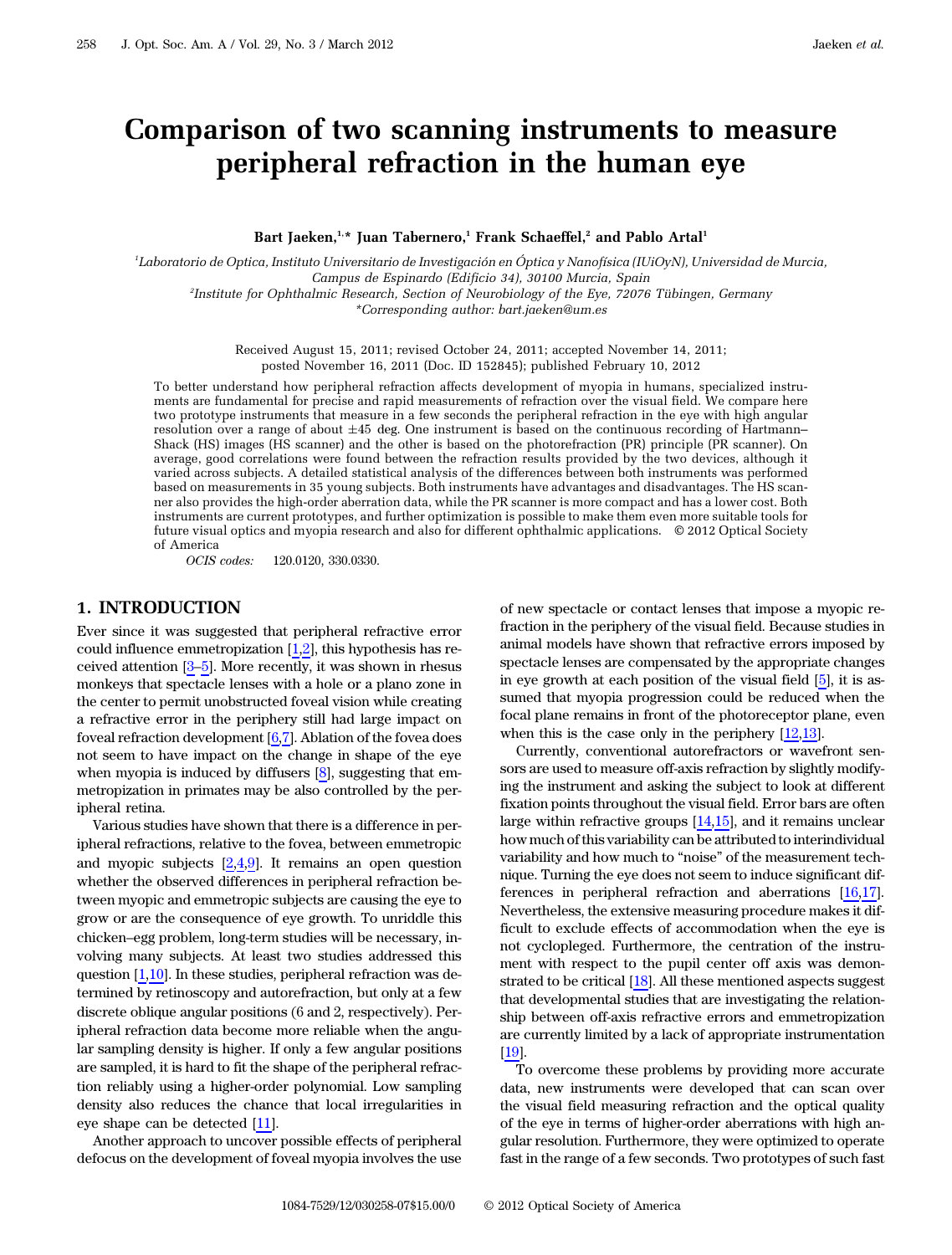scanning instruments, the peripheral wavefront sensor [\[20](#page-6-19)] and the photoretinoscope [\[21](#page-6-20)], are compared in this study.

# 2. METHODS

The scanning peripheral wavefront sensor is based on the Hartmann–Shack (HS) principle. After the eye is illuminated with an infrared beam, the outcoming wavefront is sampled by a microlens array, placed in conjugation with the pupil plane of the subject, to reconstruct the eye's aberration [\[22\]](#page-6-21) as an expansion of Zernike polynomials. A detailed description of this instrument is presented elsewhere [[20\]](#page-6-19). To ensure that the microlens array is in a plane conjugate to the subject's pupil plane, the sensor makes a rotational movement with the pupil plane as center. To improve the comfort for the subject and to assure a large pupil size, the instrument uses 780 nm light. The subject's head position is stabilized by means of a head–chin rest. The sensor measures the central 80 deg of visual angle along a horizontal meridian in 1.8 s, taking one HS measurement per degree. A complete series of wavefront aberrations for each degree is obtained. Refraction is then calculated from the retrieved aberration terms.

The principle of the scanning photoretinoscope (PR) is eccentric photorefraction [\[23](#page-6-22)]. An arrangement of infrared LEDs (875 nm) that is placed in front of the camera lens generates a bright light spot on the retina. A fraction of this light is reflected and returns through the optics of the eye to the camera. The pupils appear brightly illuminated on a video image that is taken from the face of the subject. The pupil brightness is a function of the position of the LEDs relative to the optical axis of the camera, the refractive error of the subject, and the fundus reflectivity for the infrared light. To be able to determine the sign of the refractive error, the lower part of the camera lens aperture is covered with a shield behind the LEDs, resulting in a brightness gradient in the vertical pupil meridian. This gradient is positive for a hyperopic eye (more light in the top of the pupil) and negative for a myopic eye (more

light in the bottom of the pupil). The technique can be calibrated with trial lenses. The slope of the brightness profile is linearly related to refractive error, and the technique is ready for use once the conversion factor from slope to refractive error has been empirically established. Since the pupil is continuously tracked, alignment is not critical. A detailed description of the scanner version of the PR can be found elsewhere [[21\]](#page-6-20). It also uses near-infrared light and the subjects' head movements are restricted by a chin rest. While the camera is located in a fixed location, a hot mirror is moving linearly in front of the subject each time compensating for the difference in angle between the eye and the camera with a rotational movement. The central 90 deg of visual angle are measured, sampling with a resolution of 0.6 deg. One scan takes about 4 s. When refraction along the horizontal and vertical pupil meridian is acquired, the mean spherical equivalent can be estimated as the average of both. While the HS scanner provides all the wavefront data at every measured point, the PR system only resolves defocus. Figure [1](#page-1-0) shows pictures and schematic diagrams of both systems.

### A. Subjects

The right eyes of 35 subjects were measured with both instruments under similar conditions. The measurements were done noncycloplegically under dim room illumination (<5 lux). Both instruments were located in the same room at the Laboratorio de Optica in Murcia, Spain, and the subjects were measured within 15 min in random order. In both cases, the fixation target was a distant point (2 m) on the wall that was seen with both eyes.

Students and employees of the Universidad de Murcia, with no known ocular pathology other than refractive errors, served as volunteer subjects. They were divided into two groups, emmetropic [mean  $M \pm$  standard deviation (std)/  $\# \text{subjects}, -0.2 \pm 0.5 \text{ D}/22$  (EMM) ( $M \ge -0.75 \text{ D}$ )] and myopic  $[(-2.0 \pm 0.9 \text{ D}/11)$  (MYOP)  $(M < -0.75 \text{ D})]$ . The two

<span id="page-1-0"></span>

Fig. 1. (Color online) (Left) Photo and schematic of scanning principle of the HS scanner. (Right) Same as left, but for the PR scanner.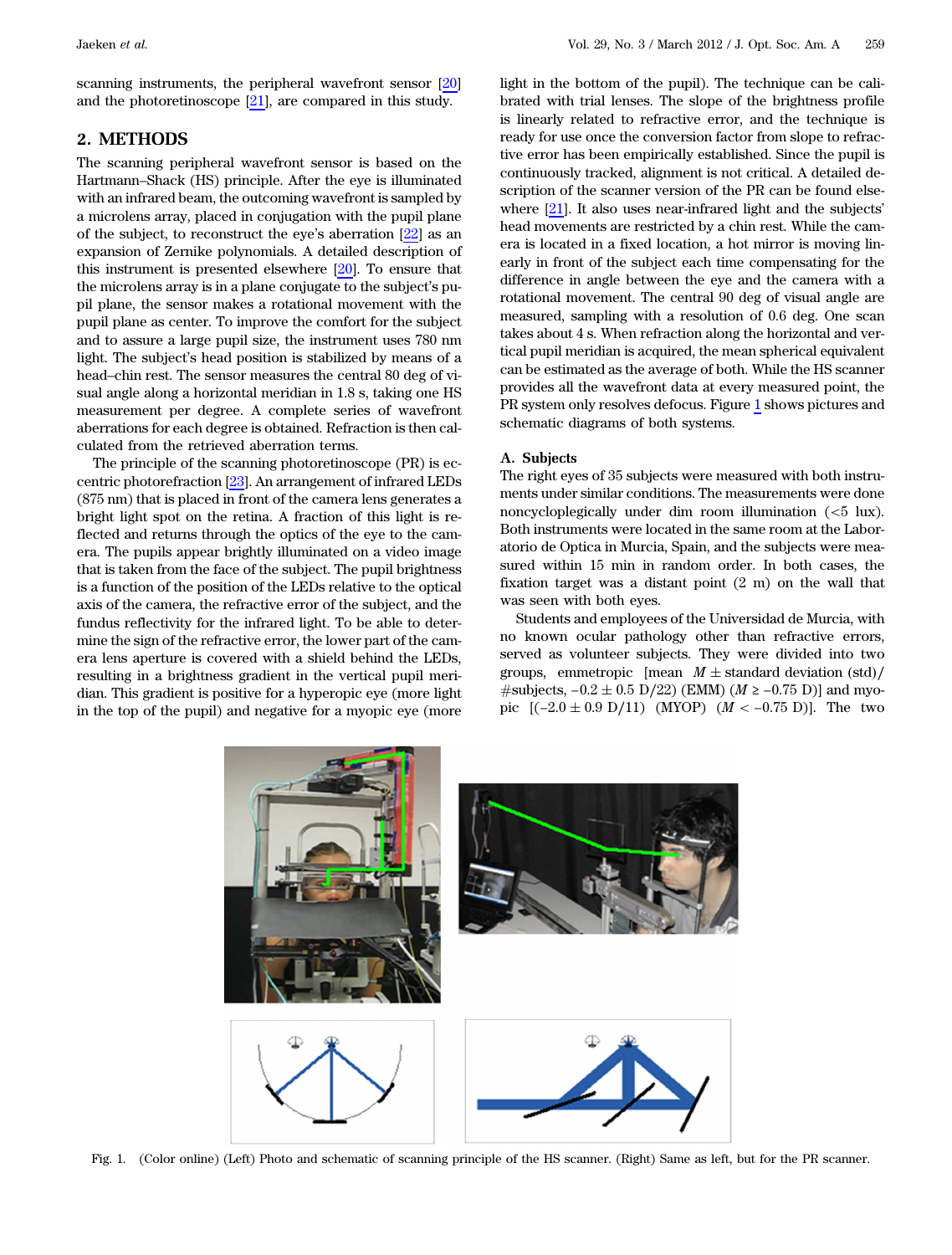hyperopic subjects  $(2.5 \pm 1.4 \text{ D}/2)$  were pooled with the EMM group.

The use of the sensors and the experiment followed the tenets of the Declaration of Helsinki. All subjects were fully informed before participating in the study.

### B. Data Analysis

To compare the performance of both devices, the mean spherical equivalent  $(M)$  was used. For the HS sensor,  $M$  was calculated from the Zernike coefficients of a 4 mm pupil diameter using only the second-order term. In the case of the PR system, M was calculated as the mean of the refractions along the horizontal and the vertical pupil meridian at each measured angle. The results of the measurements were used without recalculating them to a visible reference wavelength to prevent incorrect conversion [[24\]](#page-6-23). Data from the central 80 deg of the visual field were compared. To ensure that the data originated from the same angular positions, the centers of the optic discs were aligned for both data sets. The angular sampling grid of the HS scanner was used as reference. Since the PR scanner sampled slightly denser, the averages of the refractions in the respective range were used. Measurements in the range of the optic disc (8°–18° in the nasal retina) were not included in the comparisons due to high variability, possibly because the fundus reflectivity was variable in the optic disc area. Visual angles are expressed in degrees, using negative values for the temporal retina and positive values for the nasal retina.

Comparisons between the two devices involved scatterplots and Bland–Altman plots, including all raw data (except from the optic disc area). In addition we tested one situation where the data were recalculated using the regression function. A repeated measures analysis of variance (RM ANOVA) test was used to test if the measurements were significantly different over the whole visual range, and a paired  $t$  test for each angle was used to determine at which eccentricities significant differences occurred.

The mean relative peripheral refractive error (M RPRE) metric was calculated for each individual using the acquired data. The M RPRE metric is the mean of the relative refraction measured at each eccentricity leaving out the optic disc area. A negative M RPRE value represents a profile with relatively more peripheral myopic defocus. According to Rempt et al. [[2](#page-6-1)], the M RPRE is more negative for emmetropes compared to myopes. The difference in M RPRE calculated from the HS data and the PR data were calculated and tested for all individuals using the Pearson correlation coefficient.

Finally, peripheral refraction profiles were analyzed by fitting polynomials. The order was increased until the rootmean-square (RMS) error of the fit was below a threshold value. An RM ANOVA test was used to examine if the best-fitting orders were similar for both instruments.

# 3. RESULTS

Figure [2](#page-2-0) shows all data collected with the PR scanner compared with those data collected with the HS scanner. The R-square of the fitted regression line was  $0.647$  ( $p < 0.001$ ). However, the slopes were not close to 1, nor were the offsets close to zero, which should be expected if both devices would measure the same values. Instead, the following regression equations were obtained:  $M_{PR} = 1.421 \times M_{HS} + 0.513$  or  $M_{\text{HS}} = 0.455 \times M_{\text{RP}} - 0.508.$ 

<span id="page-2-0"></span>

Fig. 2. (Color online) Refractions determined with the PR scanner (ordinate) plotted against the measurements with the HS scanner measurements (abscissa) from all subjects and at all angular positions  $(n = 1965$  data points). Only data from the optic disc area are excluded.

Figure [3,](#page-3-0) left panel, shows the means and standard deviations of the measurements in the complete population for both instruments. Using an RM ANOVA test on the raw data, it was found that the data acquired with both instruments were significantly different ( $p < 0.001$ ). Since Fig. [2](#page-2-0) did not show a regression with a slope close to 1 and an offset close to zero, the PR data were, in a second step, adjusted using the linear regression equation  $M_{PR} = 1.421 \times M_{HS} + 0.513$  such that these two conditions were satisfied. After conversion, the data from both devices were no longer significantly different in an RM ANOVA test ( $p = 0.732$ ). The converted data are shown in Fig. [3](#page-3-0), right panel.

As post hoc analysis, the difference of  $M$  measured with both instruments was tested with an RM ANOVA test for each angle separately. Significant differences (p-values  $\langle 0.05 \rangle$ ) were found only between 22° to 35° in the nasal retina. As explained in the Methods section, the angular positions were matched, using the optic disc position in the eyes as reference, for each subject separately. Because of the lack of data in a major fraction of the subjects for angles above  $+35^{\circ}$ , those data were no longer considered reliable and therefore omitted from the analysis.

When the mean refractions for the EMM subjects  $(n = 21)$ and the MYOP subjects  $(n = 12)$  were separately analyzed, it showed that emmetropes were slightly more hyperopic when measured with photorefraction than with the HS technique. The opposite was observed for the MYOP subjects (Fig. [4](#page-3-1)). The peripheral refraction profiles, however, had similar shapes with both techniques for the EMM group but deviated for the MYOP group, mainly in the temporal retina. A paired  $t$ test showed significant differences between the two instruments in the nasal retina but not in the temporal retina. For the emmetropes, this occurred at visual angles in the nasal retina above  $+20^{\circ}$ , while, for the myopes, differences were detected also in the temporal retina below −22°.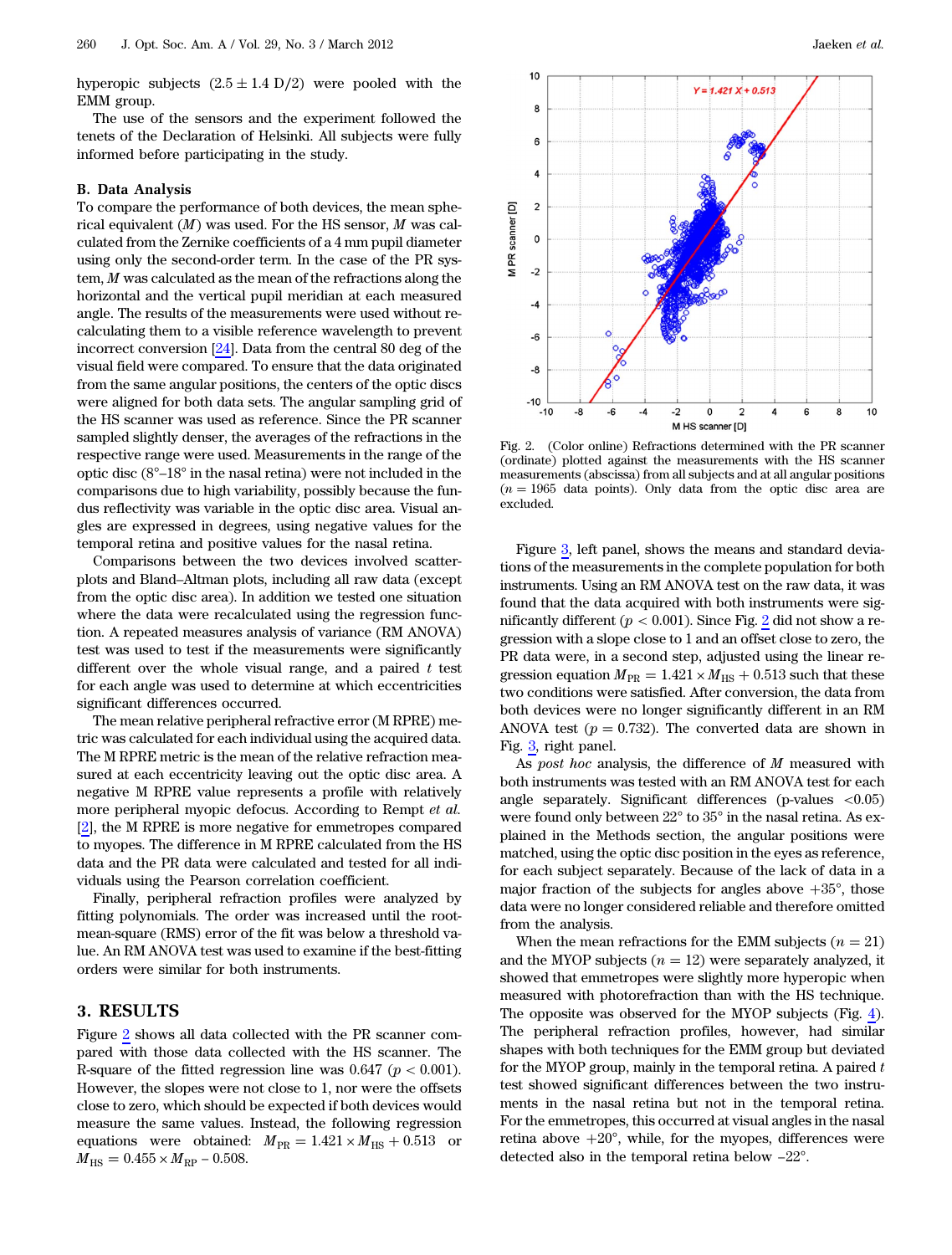<span id="page-3-0"></span>

Fig. 3. (Color online) The left graph shows the mean and standard deviation of m as measured with the HS scanner and the PR scanner (raw data). The graph on the right shows the same data after correcting the data from PR scanner according to the regression equation  $M_{\text{PR}} = 1.421 \times M_{\text{HS}} +$  $0.51\overline{3}$  as determined in Fig.  $\underline{2}$ .

Bland–Altman plots of the raw data and of the data corrected by the linear regression (see Fig. [3](#page-3-0)) are shown in Fig. [5.](#page-4-0) For the raw data, the mean difference was −0.19 D, and the 95% limit of agreement was quite large (−2.44 D).

A significant difference  $(p = 0.001)$  was found for the M RPRE between the EMM group (M RPRE  $= -0.48 \pm 0.39$  D) and the MYOP group (M RPRE  $= 0.14 \pm 0.61$  D) using the data measured with the HS scanner (mean and standard deviation are shown in the left plot of Fig. [6](#page-4-1) along the horizontal axis, in blue the EMM and in red the MYOP). However, no significant difference ( $p = 0.373$ ) was found in M RPRE between emmetropes (M RPRE  $= -0.19 \pm 0.38$  D) and myopes (M RPRE  $= -0.38 \pm 0.89$  D) for the PR scanner data (mean and standard deviation are shown in the left plot of Fig. [6](#page-4-1) along the vertical axis, in blue the EMM and in red the MYOP). The mean of the M RPRE metric measured with the HS scanner for the EMM subjects was slightly higher than the mean of the M RPRE measured with the PR scanner (center of blue cross lays on the left of the 45° line in the left plot of Fig. [6](#page-4-1)), while the opposite was true for the MYOP subjects (the center of red cross in the left plot in Fig.  $6$  is on the right of the  $45^{\circ}$ line). The plot on the right in Fig. [6](#page-4-1) shows the differences between the M RPRE data from both instruments for all subjects.

<span id="page-3-1"></span>

Fig. 4. (Color online) Means and standard deviations of the HS data and PR data for (top) the EMM subjects and (bottom) MYOP subjects.

To examine the correlation of the measurements in more detail, Pearson correlation coefficients were calculated for the HS data versus the PR data for each individual separately. Large variation between individuals was found: the values ranged between 0.956 and  $-0.501$  (mean  $\pm$  std,  $0.519 \pm 0.403$ ). Figure [7](#page-5-0) shows the comparison between the HS data and PR data for two individuals taken at both extremes.

Finally, polynomials were fitted to  $M$  as a function of eccentricity. The order of the polynomial was increased until the RMS error of the fit was below a threshold of 0.2 D for the HS data. Because on average the measured  $M$  was larger for the PR measurements, the threshold value for the PR data fittings was increased with the ratio of the RMS of all PR data to the RMS of all HS data. Therefore, the threshold for the PR data was set at 0.3 D. The maximum fitted order was 6. An RM ANOVA test gave a p-value of 0.003, finding a mean order (std) of 2.5 ( $\pm$ 1.2) for the HS scanner and 3.6 ( $\pm$ 1.9) for the PR scanner.

### 4. DISCUSSION

The results provided by the scanning peripheral PR and HS sensor correlated moderately when the average data were compared. When individual correlations at any eccentricity angle were analyzed, correlations were still found, although with a poor identity relationship. In general, the PR scanner measured higher refraction values than the HS scanner. This could also be observed in the average refraction of the EMM and MYOP subjects. The values measured with the PR scanner were slightly higher than those measured with the HS scanner for the emmetropes, while the opposite situation occurred for the MYOP subjects. Both of those observations could be due to an artifact of calibration. The HS sensor is in this sense robust and only slightly dependent on calibration. In general linearity is found for the central refractions of the dynamic range of the sensor in which most measurements were taken. The PR technique relies strongly on calibration since the slope of the intensity profile is empirically related to the refraction. Variation in reflectivity of the measured retinal area, variation in intraocular scatter, higher-order aberrations, and corneal reflections are some parameters that could cause artifacts affecting the measurements. The optimal method for calibrating the PR scanner is still under investigation. To examine if the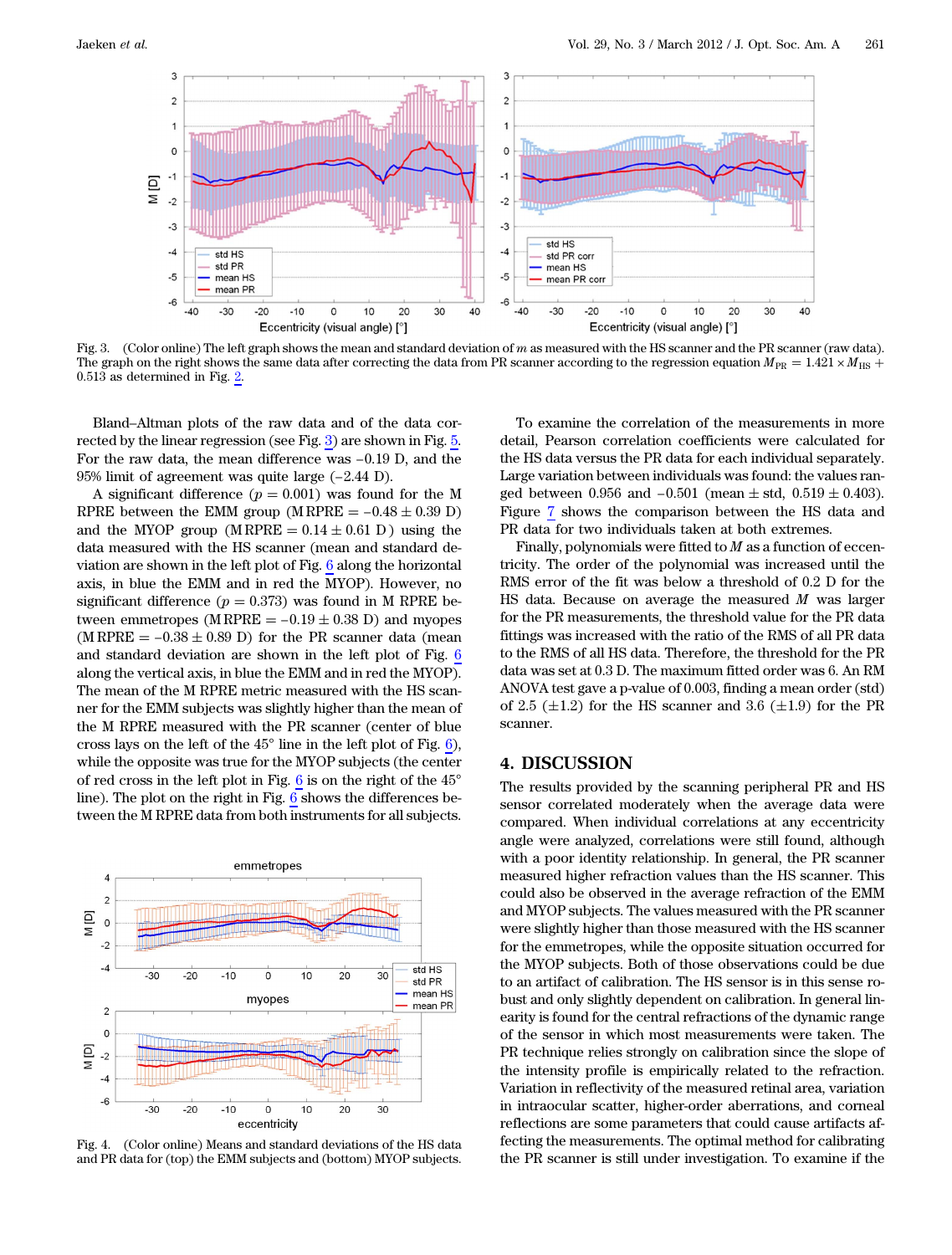<span id="page-4-0"></span>

Fig. 5. (Color online) Bland–Altman plots for <sup>M</sup>, as measured with the HS scanner and the PR scanner, using (left) raw data and (right) data that were corrected with a linear regression.

observed differences between the two instruments could be due to a calibration error, the data of the peripheral PR were recalculated with respect to the HS scanner data using the correlation curve data. Afterward, no significant difference was found between the data measured with the HS scanner and the PR scanner. This reinforces the belief that the difference resulted from inadequate calibration presumable of the PR scanner

Although the PR technique only estimates refractive error, no correlation (0.042) was found between the size of the difference in  $M$  measured with both instruments and the higher-order RMS, calculated from the third- and fourth-order coefficients measured with the HS scanner, or with astigmatism (−0.071).

Potential future users should be advised that, although there is some correlation in the retrieved measurements, for some particular cases, the discrepancies can be very large. This can be noted in the right panel of Fig. [7](#page-5-0).

#### A. Elliptic Pupil and Angular Dependency

<span id="page-4-1"></span>With increasing eccentricity the pupil becomes elliptic. Because both instruments are based on totally different meth-

ods, they are also dealing differently with this problem. The HS scanner for off-axis measurements uses all measured HS spots to calculate the wavefront ("LC-method" according to [[25\]](#page-6-24)). The Zernike coefficients are initially determined for a unit circle including all measured spots. Then they are rescaled to a 4 mm circular pupil that falls fully within the area of the measured spots. Therefore, the result is not influenced by the earlier extrapolated area of the wavefront [\[25](#page-6-24)]. The impact of change of the center of the pupil plane when going offaxis could perhaps be a source introducing some error in the determination of the Zernike coefficients [[18\]](#page-6-17). Nevertheless, the absolute impact has not been quantified. In case of the PR scanner, the measurements along the vertical pupil meridian are not influenced because the measurements were done along the horizontal visual axis. The refraction along the horizontal pupil meridian is suffering from decrease of the pupil diameter along this meridian. A correction factor was developed to compensate for this artifact.

From Fig. [4](#page-3-1) it can be seen that the difference between the two instruments in general increases with eccentricity. When for each angle the mean difference of  $M$  between both instruments was calculated for the raw data and the converted data,

![](_page_4_Figure_11.jpeg)

Fig. 6. (Color online) The left plot represents a correlation plot of the M RPRE calculated from the HS data versus those calculated from the PR data. Also, the mean and standard deviation are given. Blue represents the EMM subjects and red the MYOP subjects. The right plot gives the difference between the M RPRE calculated from both instrument data for each of the subjects. The stars indicate the MYOP subjects; the subjects with the diamond (hyperopic) or no symbol represent the EMM group.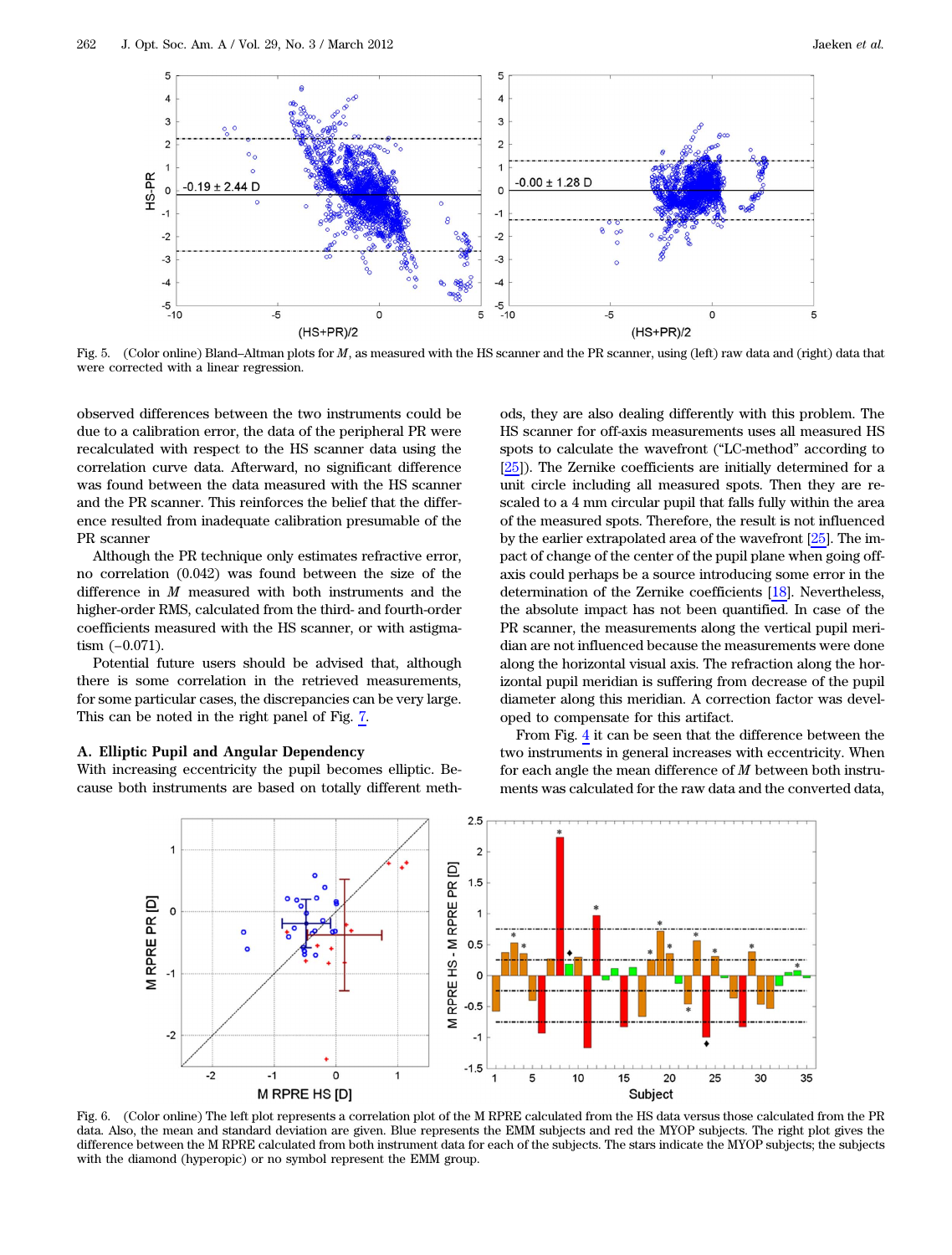<span id="page-5-0"></span>![](_page_5_Figure_2.jpeg)

Fig. 7. (Color online) The graph on the left shows measurements of both instruments in subject 25, representing a high correlation of the data  $(R = 0.956)$ . On the right, data are shown from subject 23, in whom even a negative correlation  $(R = -0.501)$  was found.

an increase in the difference with eccentricity was found in both cases.

For the M RPRE, which is influenced strongly by the peripheral refraction, different trends were measured by the instruments. Especially for the MYOP subjects, the relative peripheral hyperopic refraction found with the HS scanner was converted to a relative peripheral myopic refraction.

The shape of  $M$  as a function of eccentricity fluctuates more for the PR data than observed for the HS data. On average, a higher-order polynomial was required to represent the shape of the peripheral refraction data measured with the PR scanner. Because the PR technique is based on relative variation in intensity over a pupil meridian, it could be influenced by variation of the reflectivity of the fundus or transparency of the optics of the eye (scatter) between different eccentricities. Also, the presence of corneal reflections or Purkinje images could disturb the determination of the correct slope. The HS technique is more robust in this matter as long as the center of the spots can be detected correctly. Iterative unwrapping algorithms can work around minor reflections distorting part of the spot pattern [[26\]](#page-6-25).

### B. Illumination Difference

Observing the shape of the average refraction line (left image of Fig. [3](#page-3-0)) in the nasal retina, a strong deviation between the two instruments can be observed. From the statistical analysis, the mean refraction measured with the HS scanner and with the PR scanner was significantly different for the region between 22° and 35° of the nasal retina. Another observation from the mean refraction curves was that the size of the optic disk was different for both instruments. While the HS scanner measured a smaller diameter and steeper flanks, the PR scanner measured a slightly wider pit with flatter rims. It is speculated that the origin lies in the type of illumination. The illumination light of the HS scanner is a small (1 mm) collimated laser beam. The spot size on the retina will also be small and reasonable independent of the refractive errors or aberrations of the eye. The illumination of the PR scanner is an LED array at a large distance that fills the whole pupil. The illuminated area at retinal level is expected to be larger especially when the eye has a refractive error. Also, the increase of aberrations with pupil diameter will have its impact. When a larger area of the retina is illuminated, the result will be influ-

enced by an integration effect. The measured shape of the optic disk could be expected to be a convolution of the effective shape of the optic disc area and the illumination spot on the retina. The small differences in the illumination wavelength in the two instruments (780 versus 875 nm) should add a possible defocus shift of less than 0.15 D [\[27](#page-6-26)].

### C. Pros and Cons of Both Instruments

Both tested instruments are the prototype versions (Fig. [1](#page-1-0)). Other things they have in common are that they are both reasonable compact systems operated with a conventional laptop. They measure optical properties of the human eye over a large angular range and with high angular resolution. When examining peripheral vision, both instruments provide more comfort for subject and operator. Nevertheless, the instruments are also very different and have therefore their own pros and cons.

The PR scanner is easy to align, consists of low-cost components, and the information on the measured pupil meridian is available in real time. Some drawbacks concern the moving mirror in front of the subject, the limited amount of available data, and the dependency of calibration and correction factors. The moving mirror in front of the subject is a hot mirror that is transparent for visible light and provides an open field of view, though it moves close to the subject who could be distracted. To reach the maximum scanning speed, only a limited amount of data is saved. A custom designed C++ program only saves the refraction along the measured pupil meridian, the pupil size along the measured pupil meridian, and a brightness metric. The impact and correction of various artifacts such as the change in pupil shape with eccentricity, the varying distance between the sensor and the eye while scanning, the variation of scatter at different angles, the difference of reflectivity of the fundus, the corneal reflections, and higher-order aberrations need to be optimized.

The advantages of the HS scanner are the open field of view without moving elements in the line of sight of the subject and the availability of the whole wavefront data from each measured angle. So the HS scanner provides a full description of the optical properties at every visual angle. All HS images are saved; therefore, the operator has the opportunity to do extensive postprocessing and analysis. The drawbacks of the HS scanner are the alignment time, the processing time,